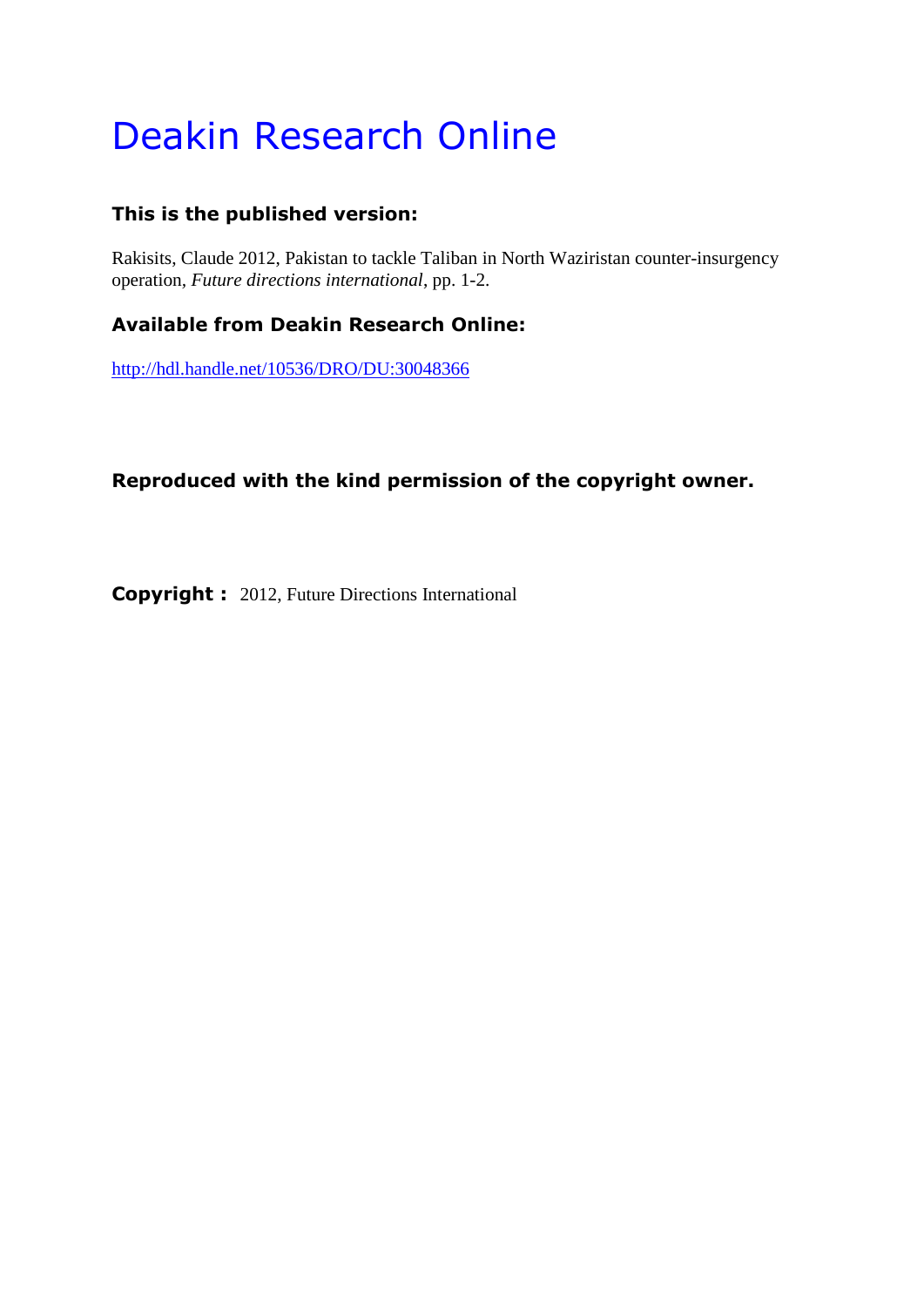# Pakistan to Tackle Taliban in North Waziristan Counterinsurgency Operation

*Wednesday, 22 August 2012*

#### **Background**

According to a media interview given last week, US Secretary of Defense Leon Panetta stated that Pakistan's top military man, General Ashfaq Parvez Kayani, had confirmed that the Pakistani army would, in the 'near future', launch a military operation into North Waziristan. Kayani also revealed that the main target would be the Pakistani Taliban and not the Haqqani Network, a particularly nasty faction of the Afghan Taliban. So, why did Panetta welcome the announcement?

### **Comment**

Washington has been demanding unrelentingly for the last three years that the Pakistan army hunt down the Haqqani Network fighters in North Waziristan. The insurgents have found refuge in that mountainous and difficult-to-access tribal agency in Pakistan's north-west, along the border with Afghanistan. The Haqqani network fighters have, very successfully, launched attacks from North Waziristan against Coalition forces in Afghanistan. But they have also been attacking from inside Afghanistan.

Still, the Americans believe that, if a Pakistani military operation against the Haqqani Network in North Waziristan could degrade its fighting capability, this would assist the Coalition's counter-insurgency efforts against the Taliban in the lead up to NATO's departure from Afghanistan in 2014. This is partially true. Unfortunately, things are not so simple in that part of the world.

Tactically, the Haqqani Network, which numbers about 15,000 fighters, has been playing a dual role in North Waziristan. First, it has been keeping 'some' control over the Tehriki-Taliban Pakistan (TTP), the Pakistani Taliban, which has wreaked death and destruction throughout the land since 2007, based in that same tribal agency. This is good news for the Pakistan government. However, as we saw a few days ago with the brazen attack against a Pakistani air force base 60km north-west of Islamabad, while the TTP is a much weaker force today than a couple of years ago, it still remains a lethal force.

Second, the Haqqani Network has managed to persuade a number of Pakistani militant groups to stop their attacks against the Pakistani state and instead to turn their attention to fighting the Coalition forces across the border in Afghanistan. This is also good news for Pakistan but not so good for Coalition forces, including Australia's, in Afghanistan.

Strategically, the Haqqani Network is seen by Pakistan, and specifically by the military, as a long-term asset in Afghanistan post-2014. Most Pakistani leaders, civilian and military, believe that the Haqqani Network leaders will have a role to play, not only in the negotiations leading up to the departure of Western forces from Afghanistan in 2014, but also in Kabul after 2014.

Given the above, it is not surprising that the Pakistan military will not be going after the Haqqani Network. As far as it is concerned, it would make absolutely no sense for the army to open up a new front. High-level official Pakistani sources confirmed this on my recent visit to Pakistan. On the contrary, it is quite possible that Haqqani Network fighters could assist the army in pursuing the TTP militants.

The aim would be to significantly destroy the TTP's capability and therefore its ability to conduct terrorist attacks against civilian and military targets in Pakistan. Already, it is a divided force, weakened by internal divisions, tribal differences and leadership rivalry. Hopefully, this operation, if successful, could mean the beginning of the end of the TTP.

### **Seven types of assessment are currently issued:**

#### **Strategic Analysis Paper**

A 1500 to 3000 word, single topic assessment.

### **Strategic Weekly Analysis**

A number of short articles addressing current intelligence topics, issued each week.

#### **Associate Paper**

A primary source assessment written by an FDI Associate.

#### **Feature Interview**

An interview conducted by an FDI Research Manager.

#### **Workshop Report**

A record of discussions resulting from a single, or series of, roundtable conferences.

#### **Landmark Publication**

Normally issued in hardcopy, these represent a comprehensive study of one of FDI's four research areas.

#### **Strategic Alert**

Priority current intelligence item.

**Request a Publication prior to 2010** Click **Here**